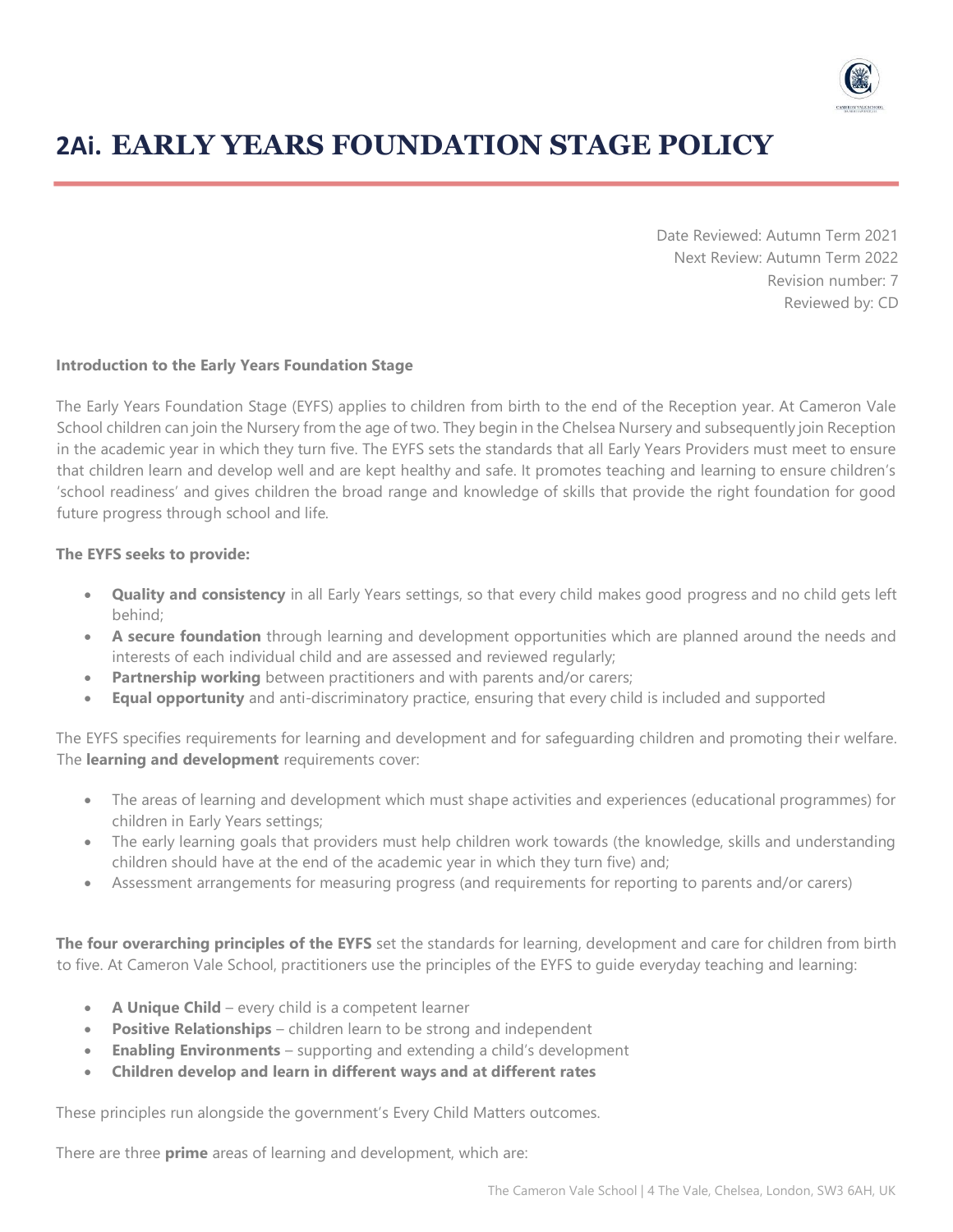

- Communication and Language which is split into three areas; Listening and Attention, Understanding and Speaking.
- Physical Development which is spilt into two main areas; Moving & Handling and Health & Self-care.
- Personal, Social and Emotional Development which is split into three main areas; Self-confidence & Selfawareness, Managing Feelings & Behaviours and Making Relationships).

There are four **specific** areas of learning and development, through which the three prime areas are strengthened and applied.

## The **specific areas** are:

- **Literacy**  *involves encouraging children to link sounds and letters and to begin to read and write. Children must be given access to a wide range of reading materials including books, poems, and other written materials to ignite their interest.*
- **Mathematics** *involves providing children with opportunities to develop and improve their skills in counting, understanding and using numbers, calculating simple addition and subtraction problems; and to describe shapes, spaces, and measures.*
- **Understanding the World** *involves guiding children to make sense of their physical world and their community through opportunities to explore, observe and find out about people, places, technology and the environment.*
- **Expressive Arts and Design** *involves enabling children to explore and play with a wide range of media and materials, as well as providing opportunities and encouragement for sharing their thoughts, ideas and feelings through a variety of activities in art, music, movement, dance, role-play, and design and technology*.

## **For further details regarding the curriculum, please visit:**

## [https://www.foundationyears.org.uk/files/2012/03/Early\\_Years\\_Outcomes.pdf](https://www.foundationyears.org.uk/files/2012/03/Early_Years_Outcomes.pdf)

## [https://www.foundationyears.org.uk/files/2015/03/4Children\\_ParentsGuide\\_2015\\_WEB.pdf](https://www.foundationyears.org.uk/files/2015/03/4Children_ParentsGuide_2015_WEB.pdf)

## **Through teaching and learning in the Early Years Foundation Stage, we aim:**

- To provide children with opportunities to initiate their own learning and to learn from each other
- To encourage children to develop positive dispositions towards their learning
- To allow children time to consolidate their learning
- To provide a safe, stimulating and comfortable learning environment
- For children to develop a positive self-image
- For children to learn through movement and use of all the senses
- For children to make links in their learning
- To promote the development and use of language
- To ensure that play is progressive and matches children's level of development and interest
- For practitioners to use their expertise to gauge when it is appropriate to teach skills and knowledge directly
- For practitioners to model a range of positive behaviour and promote rich language experiences
- To plan the indoor and outdoor learning environment in a manner appropriate to their level and which encourages purposeful play
- To work with parents in partnership and recognise their continued role in their child's development
- To undertake skillful and well-planned observations to assess children's development and progress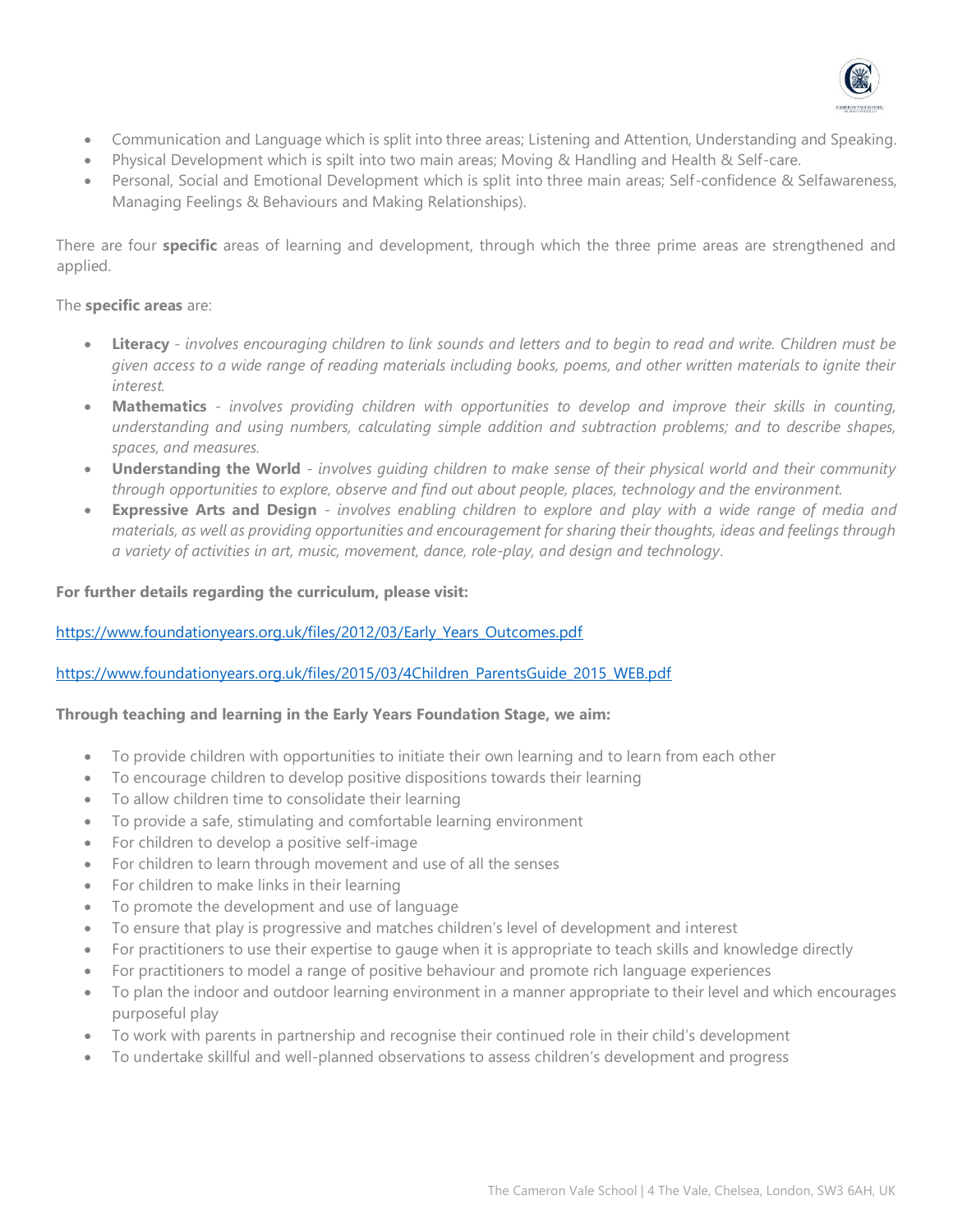

## **The Characteristics of Effective Learning**

In order to support learning and development we have adopted an exciting, engaging and varied curriculum at Cameron Vale School, which operates on themes that are based on the children's interests. We ensure that our environment and delivery of the curriculum incorporates the three characteristics of effective teaching and learning:

**Playing and exploring** - children will have opportunities to investigate and experience things, and 'have a go'.

*'Children's play reflects their wide ranging and varied interests and preoccupations. In their play children learn at their highest level. Play with peers is important for children's development.'* 

Through play, our children explore and develop learning experiences, which help them make sense of the world. They practise and build up ideas, learn how to control themselves and understand the need for rules. They have the opportunity to think creatively alongside other children as well as on their own. They communicate with others as they investigate and solve problems.

**Active learning** - children will have time and space to concentrate and keep on trying if they encounter difficulties, and enjoy their achievements.

*'Children learn best through physical and mental challenges. Active learning involves other people, objects, ideas and events that engage and involve children for sustained periods.'* 

Active learning occurs when children are motivated and interested. Children need some independence and control over their learning. As children develop their confidence, they learn to make decisions. It provides children with a sense of satisfaction as they take ownership of their learning.

**Creating and thinking critically** - we encourage and support children to have and develop their own ideas, make links between ideas, and develop strategies for doing things.

*"When children have opportunities to play with ideas in different situations and with a variety of resources, they discover connections and come to new and better understandings and ways of doing things. Adult support in this process enhances their ability to think critically and ask questions."* 

Children should be given the opportunity to be creative through all areas of learning. Adults can support children's thinking and help them make connections by showing interest, offering encouragement, clarifying ideas and asking open ended questions. Children can access resources and move around the classroom freely and purposefully to extend their learning.

## **The Cycle of Observation, Planning and Assessment**

At Cameron Vale School we hold the individual child at the centre of our planning. This is achieved through recording significant observations (on the 'Tapestry' system) and assessment (using Development Matters and ELG tracking). Staff achieve this through:

- Observing children as they act and interact in their play, everyday activities, child-initiated activities and planned activities, and learning from and sharing with parents about what the child does at home.
- Considering the examples of development as stated in the unique theme: observing what children can do, and identifying the stage on their developmental pathway.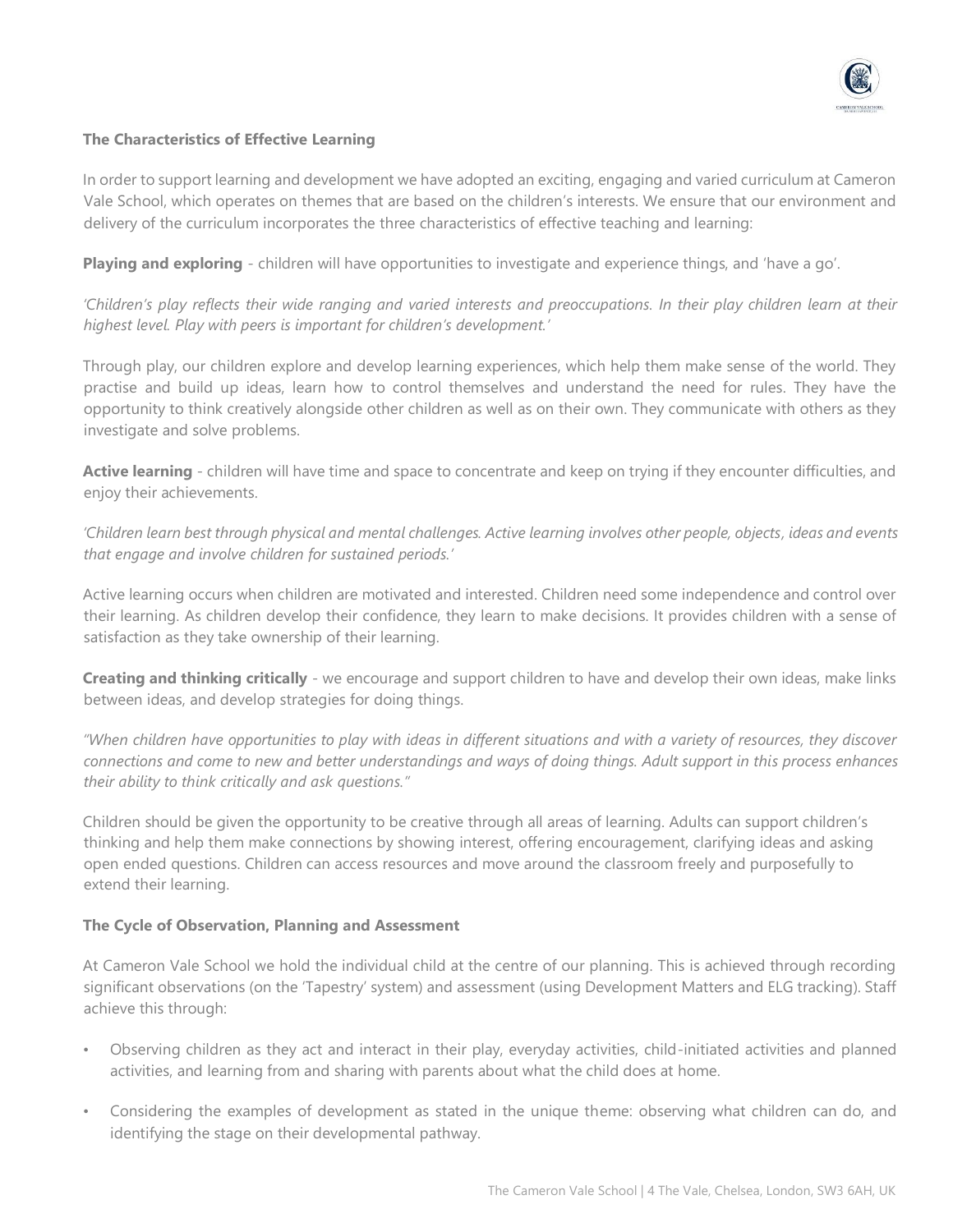

- Considering ways to support the child to strengthen and deepen their current learning and development.
- Considering the individual needs, interests, and stage of development of each child in their care. This information is then effectively used to plan a challenging and enjoyable experience for each child in all of the areas of learning and development.

At Cameron Vale School we use a system called 'Tapestry' to create an online learning journey for each child. Significant observations and assessments are recorded through the use of photographs, videos and annotations and are uploaded to the online learning journey in order to track children's progress and achievements. We encourage all practitioners who work with the children to regularly contribute to their learning journeys to create a holistic view of each child.

#### **In the moment planning in Nursery**

At The Chelsea Nursery we use the concept of 'in the moment planning' which is a child-led approach to teaching and learning. 'In the moment' planning is a very simple idea, the adults observe and interact with children as they pursue their own interests, whilst also assessing and moving the learning on in that moment. When children are playing and selecting what to do themselves, they become deeply engaged. While this is happening, the adults will be observing and **waiting** for a moment in which they feel they can make a difference. They should then interact to **'teach'** the 'next step' as appropriate for that unique child at that precise moment. Each time they interact with a child, they are observing, assessing, **planning for**, and responding to, that individual child (shown in the 'traditional' teaching cycle below). The whole teaching cycle is completed with a child 'in the moment' and will happen numerous times each day. Such interactions are the most important and powerful teaching moments. The written account of some of these interactions becomes a learning journey recorded in the 'Tapestry' online system. This approach leads to deep level learning and outstanding progress.



## Parental Engagement

We recognise that partnership with parents is a vital part of our school's success.

Parents/carers are invited to register with 'Tapestry Online Learning Journal for Early Years Education' when their child starts school or nursery. This allows them to access all observations of their child online and updates them when regular observations are added. Information on the learning journeys can be supplemented by feedback from parents/carers. We encourage parents to contribute to learning journeys by adding their own observations onto the system or through passing information onto the practitioners. These learning journeys along with other pieces of evidence form the children's EYFS Profile, which is given to parents at the end of the Nursery and Reception year.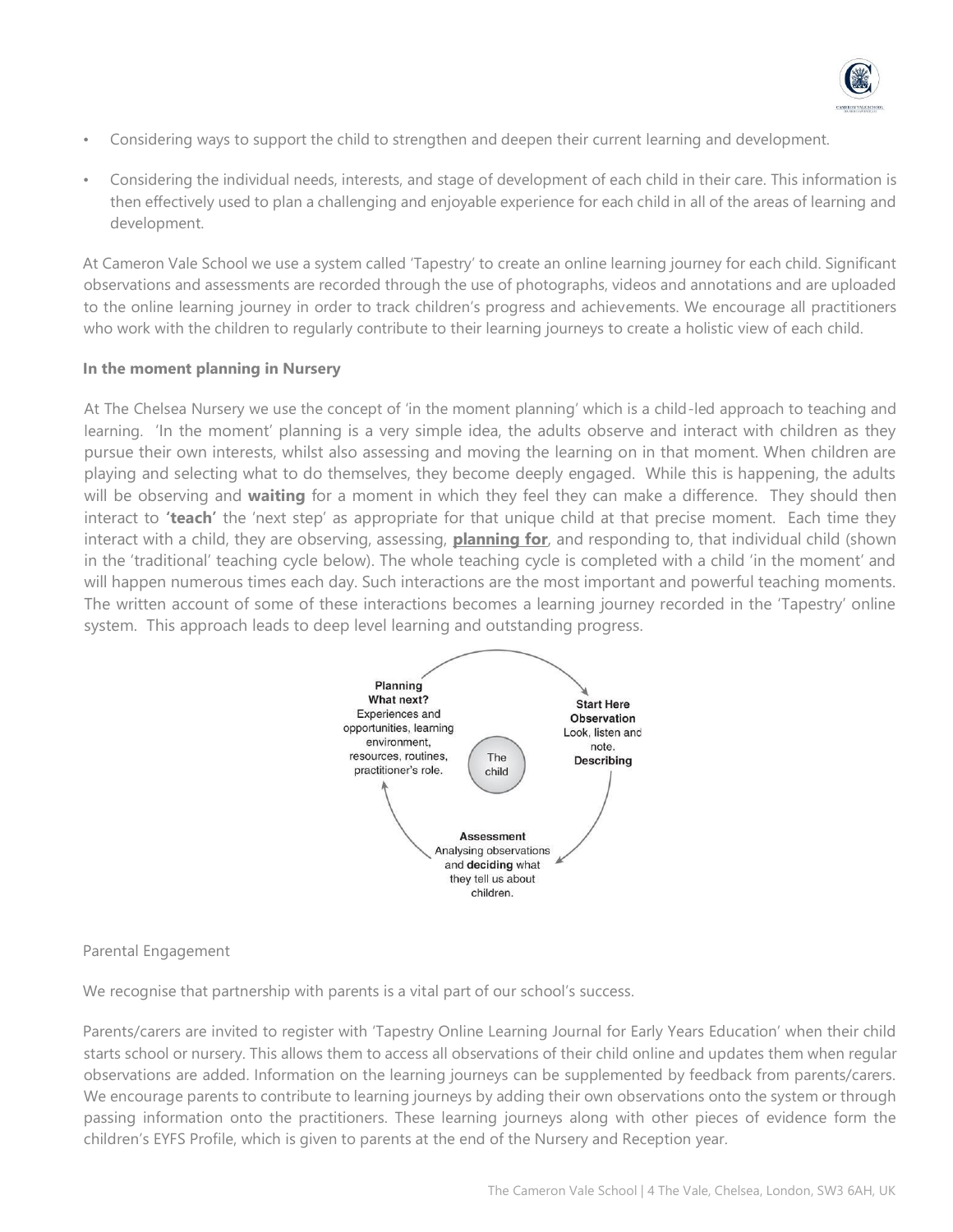

- Parents are actively encouraged to support their child's learning and we operate an open-door policy at all times to parents.
- We invite parents into school to meet their child's teacher prior to transition. Furthermore, we offer stay sessions which parents come into school to take part in their child's learning with a key worker. This gives us the opportunity to support parents to play an active role in their child's learning and build strong, supportive relationships with parents.
- All Nursery and Reception children are assigned a key worker as a point of contact for parents and a means of fostering good relationships.
- Nursery parents will also receive a daily update in the child's Tapestry journal regarding their child's activities and day to day care.
- The Reception parents are invited to attend a Curriculum evening in September to provide them with information on how to support their child with their Maths & Phonics learning, as well as the daily routines and expectations of the Reception year.

## **Behaviour**

We use praise and encouragement to help our children to develop positive learning behaviours and to build good relationships with others.

#### **Safeguarding and Welfare**

Safeguarding in the EYFS is outlined in the whole school Safeguarding Policy and staff in the Foundation Stage unit follow guidance on the whole school policies with regards to use of mobile phones and cameras in the setting and the production and use of images.

For details around toileting and changing children, please see the **Intimate Care and Toileting Policy.**

#### **Promoting Independence**

We encourage all parents to send their children to school with appropriate clothing that they can begin to learn to manage themselves, this includes outdoor clothing. We advise that all children in the EYFS should wear school coats and shoes that they can fasten independently. Children in Reception should also adhere to the whole school Uniform Policy.

#### **Transition**

Starting school can be a difficult time for young children; we therefore plan this time carefully to support children with the transition and to ensure it is as smooth as possible for each child and that they settle in to their new class quickly and happily.

For details around settling children into the Nursery environment, please see the **Settling Policy.**

## **Transition into the Foundation Stage**

The children are given opportunities to come in to meet their new class teacher and the other children in their class. This means that before they start school the environment and adults in it are already a familiar place to them. Many of the